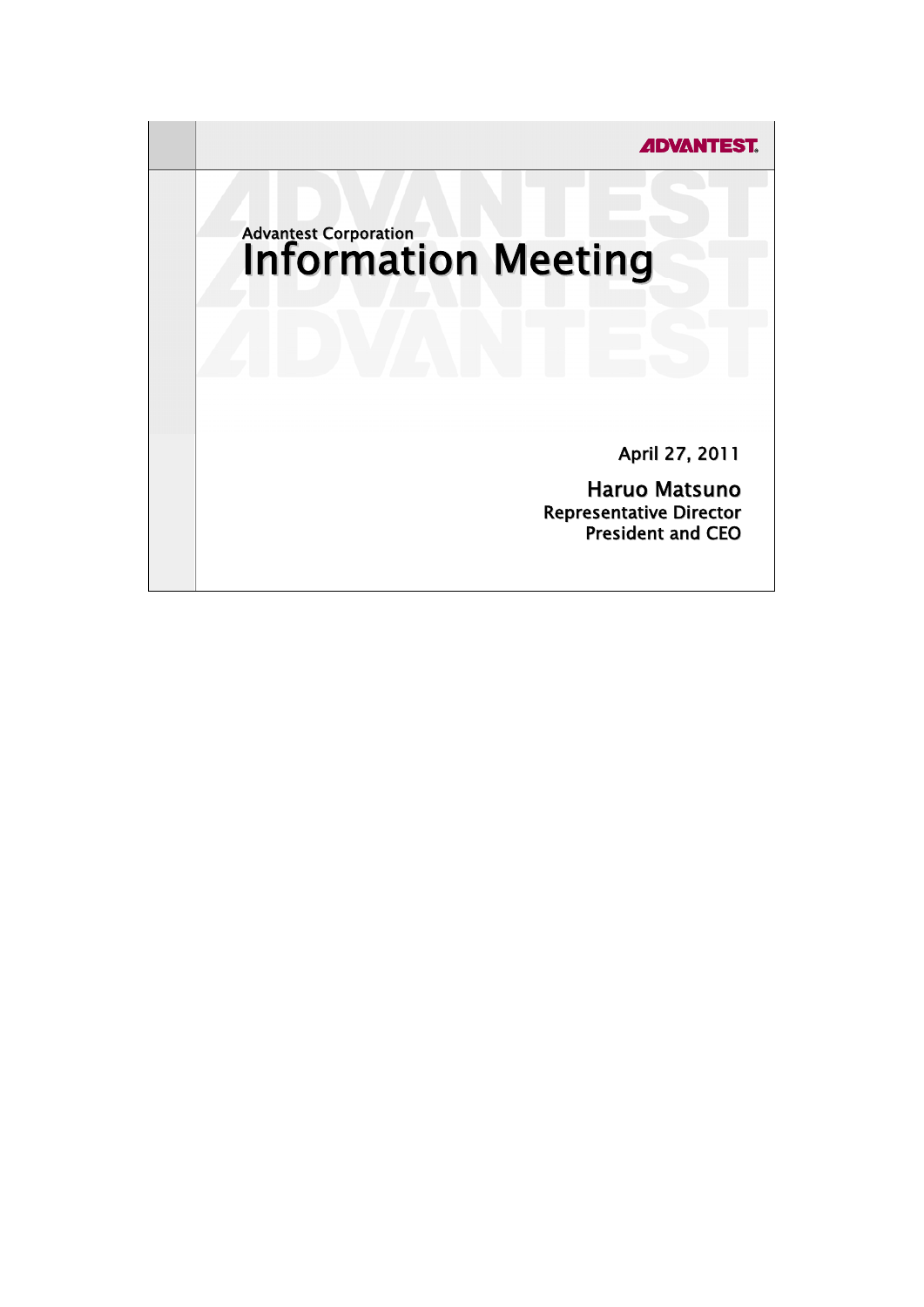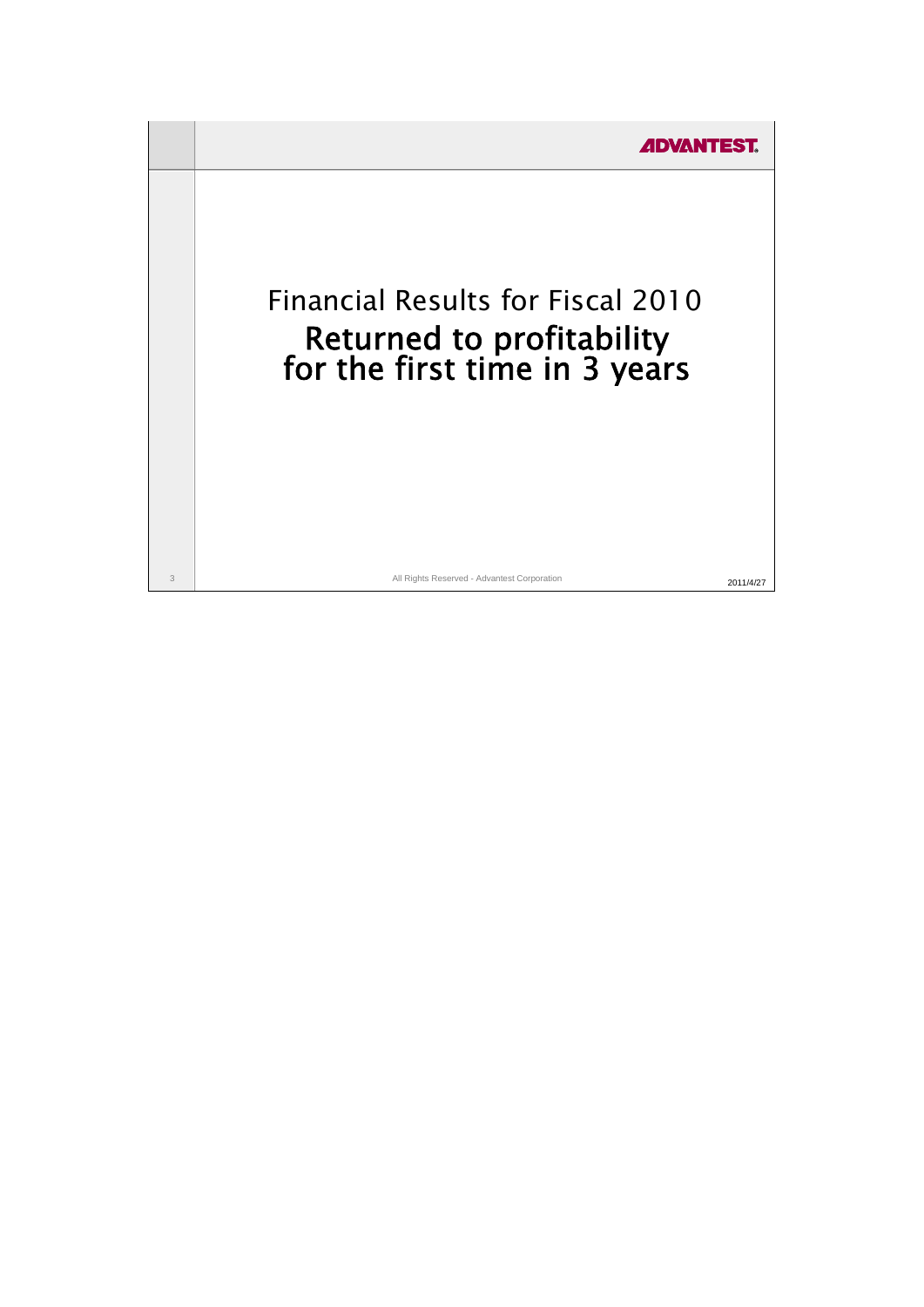## **Summary of Results**

**ADVANTEST** 

|                         |                   |         |        |             |                                |         |                          |                                |         | (YB)             |
|-------------------------|-------------------|---------|--------|-------------|--------------------------------|---------|--------------------------|--------------------------------|---------|------------------|
|                         | <b>FY</b><br>2009 | FY 2010 |        |             |                                |         |                          |                                |         |                  |
|                         |                   | 1 Q     | 2Q     | 3Q          | 4Q                             |         |                          | <b>FY</b>                      |         |                  |
|                         |                   |         |        |             | Guidance<br>(as of<br>$lan.$ ) | Results | Q on Q<br>$(\%)$         | Guidance<br>(as of<br>$lan.$ ) | Results | Y on Y<br>$(\%)$ |
| <b>Orders</b>           | 67.7              | 30.8    | 23.3   | 21.3        | 19.6                           | 33.6    | $+57.3$                  | 95.0                           | 109.0   | $+60.9$          |
| <b>Sales</b>            | 53.2              | 23.5    | 28.6   | 25.4        | 22.5                           | 22.1    | $-13.2$                  | 100.0                          | 99.6    | $+87.2$          |
| Cost of Sales           | 27.3              | 11.9    | 14.9   | 13.5        | $\overline{\phantom{a}}$       | 10.8    | $-20.1$                  | -                              | 51.1    | $+87.4$          |
| <b>Gross Profit</b>     | 25.9              | 11.6    | 13.7   | 11.9        | $\qquad \qquad -$              | 11.3    | $-5.3$                   | $\qquad \qquad -$              | 48.5    | $+86.9$          |
| Operating Income        | $-11.6$           | 1.8     | 2.9    | 1.2         | 0.5                            | 0.2     | $-87.0$                  | 6.5                            | 6.1     |                  |
| Non-operating<br>Income | 1.7               | $-0.2$  | $-0.4$ | $-0.2$      | $\overline{\phantom{a}}$       | 0.3     |                          | -                              | $-0.5$  |                  |
| Income<br>before Tax    | $-9.9$            | 1.6     | 2.5    | 1.0         | 0.7                            | 0.5     | $-59.5$                  | 5.8                            | 5.6     |                  |
| <b>Net Income</b>       | $-11.5$           | 0.8     | 1.8    | 0.7         | 0.2                            | $-0.1$  | $\overline{\phantom{m}}$ | 3.5                            | 3.2     |                  |
| <b>Backlog</b>          | 20.3              | 27.6    |        | $22.3$ 18.2 | 15.3                           | 29.6    | $+63.3$                  | 15.3                           | 29.6    | $+46.1$          |

- Results for FY2010:
	- ・Orders 109 billion yen, improved by a significant 61% year-on-year. 4Q orders were especially strong, led by non-memory testers.
	- ・Sales 99.6 billion yen, also up a significant 87% year-on-year, despite a slight drop-off in 2H, following the 2Q peak, as the DRAM market softened.
	- ・Operating Income 6.1 billion yen
	- ・Net Income 3.2 billion yen
- $\circ$  Advantest returned to profitability in FY2010 for the first time in 3 years.
	- ・Backlog 29.6 billion yen Increased significantly from 2010 Q4 by order increase
- $\circ$  Due to the unclear visibility beyond 2011 Q1, Advantest has not announced guidance for FY2011 at this time. Forecasts will be announced as available.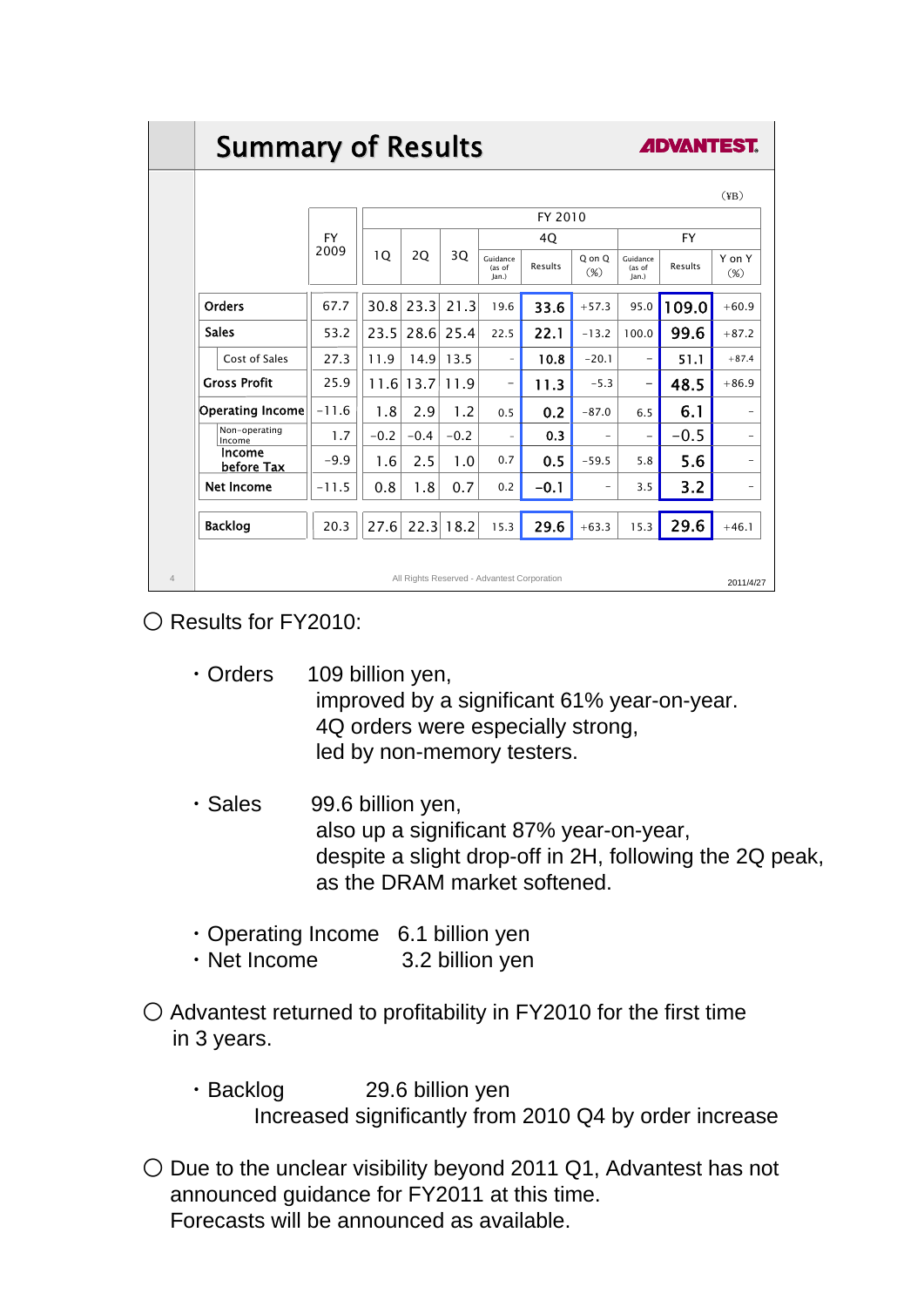

- FY2010 Orders by Business Segment:
- Semiconductor and Component Test Systems:
	- $\cdot$  76.5 billion yen, up 80% from the previous fiscal year
	- ・Non-Memory Testers
		- ・The T2000 for MPU saw strong orders.
	- ・Memory testers
		- ・Supported by strong PC DRAM order in 1H, while mobile DRAM demand growth picked up in 2H.
- Mechatronics Systems:
	- ・20.8 billion yen, up 40% from the previous fiscal year
	- ・Orders for device interfaces tracked robust tester orders.
	- ・Test handler demand in the analog segment was healthy.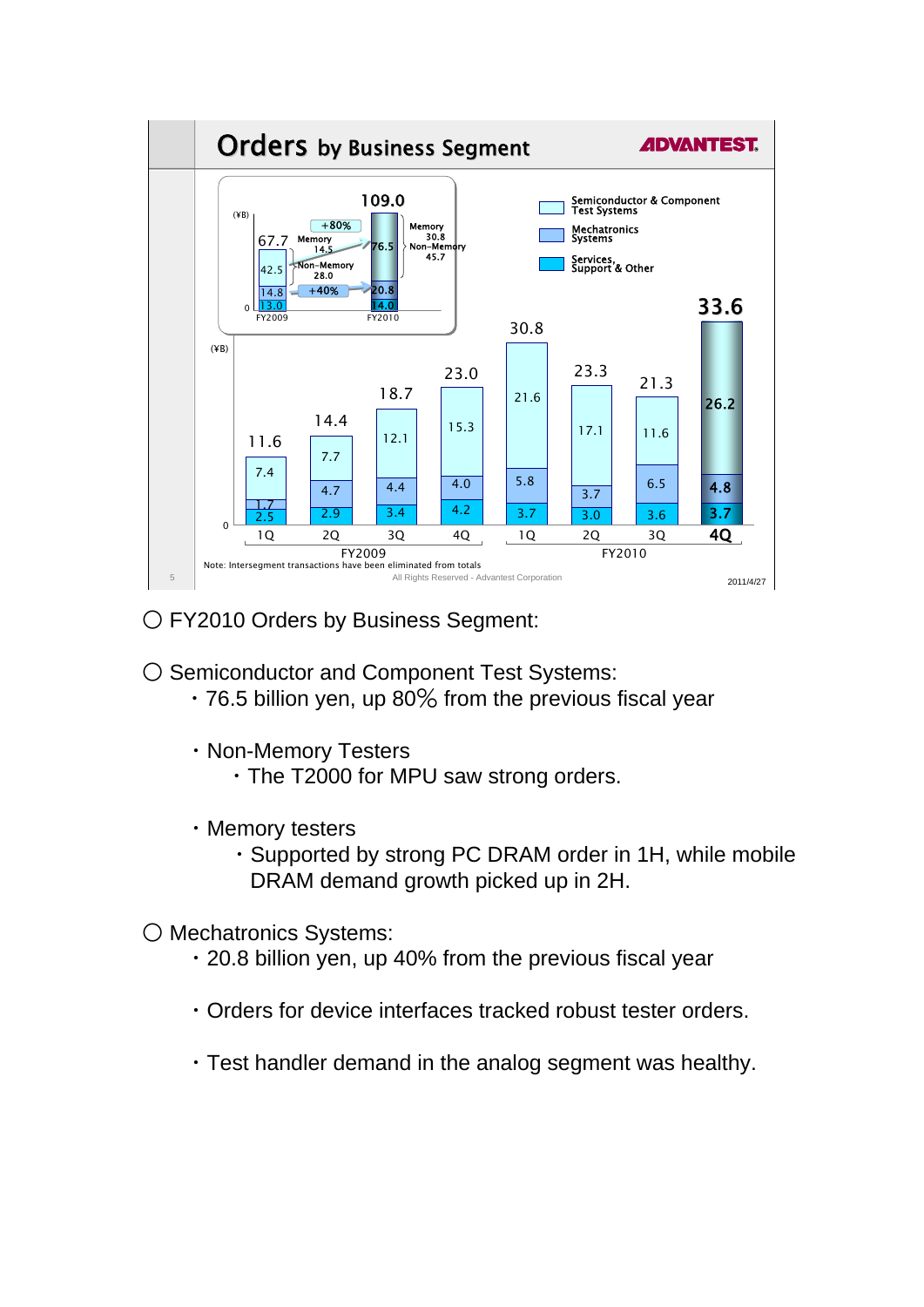

○ FY2010 Orders by Region:

- ・Orders from the Americas, Japan, and other regions increased.
- Americas:
	- ・16.1 billion yen, up 150% from the previous fiscal year, driven by the T2000 for MPU test
- Japan:
	- ・21.7 billion yen, up 62% from the previous year, driven by mobile DRAM memory tester demand growth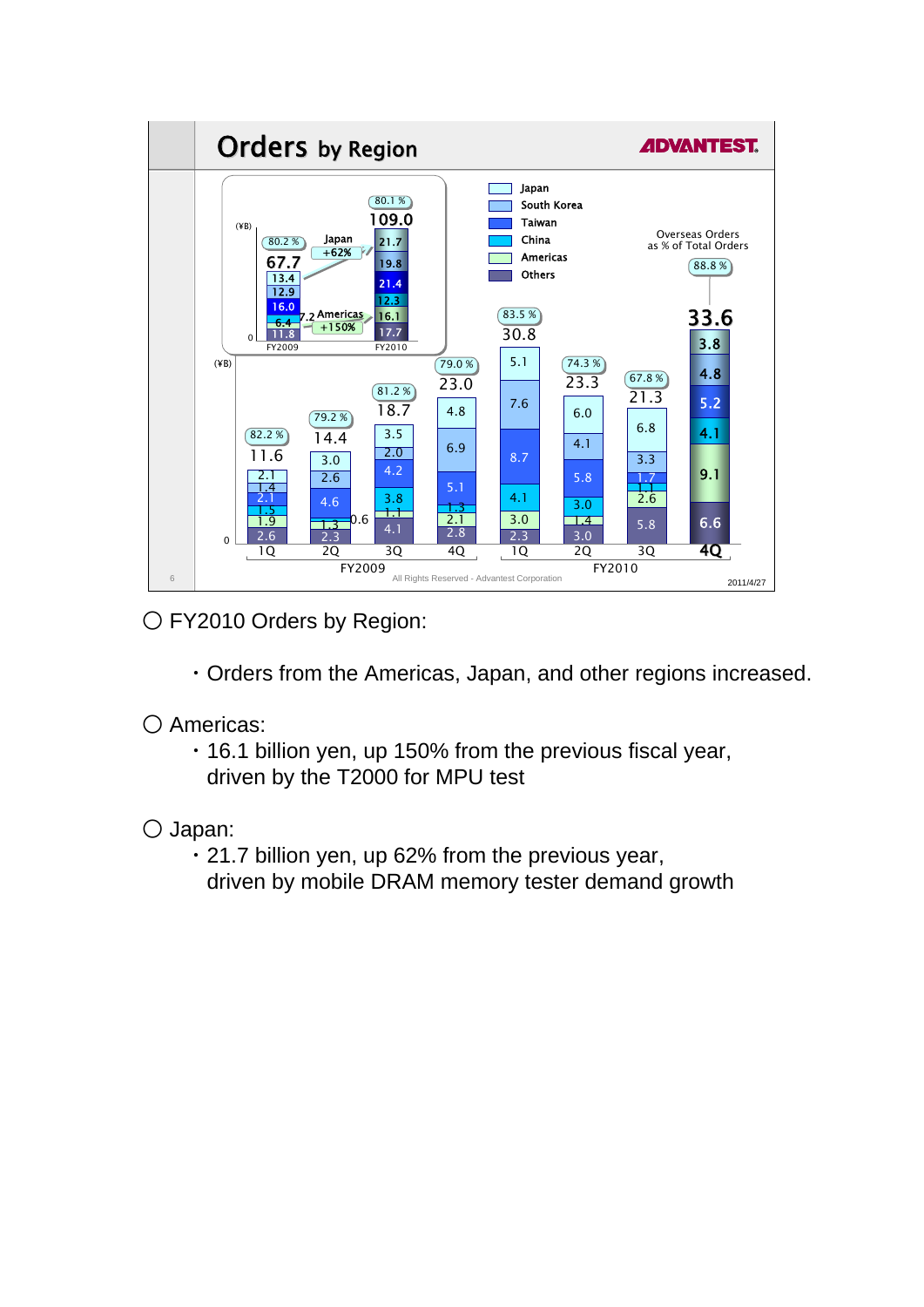

○ FY2010 Sales by Business Segment:

O Semiconductor and Component Test Systems:

- ・69.3 billion yen, up 113% from the previous fiscal year
- ・Sales of non-memory testers in the MPU and MCU segments were robust.
- ・Memory tester sales also doubled from the previous fiscal year on increasing mobile and PC DRAM capex.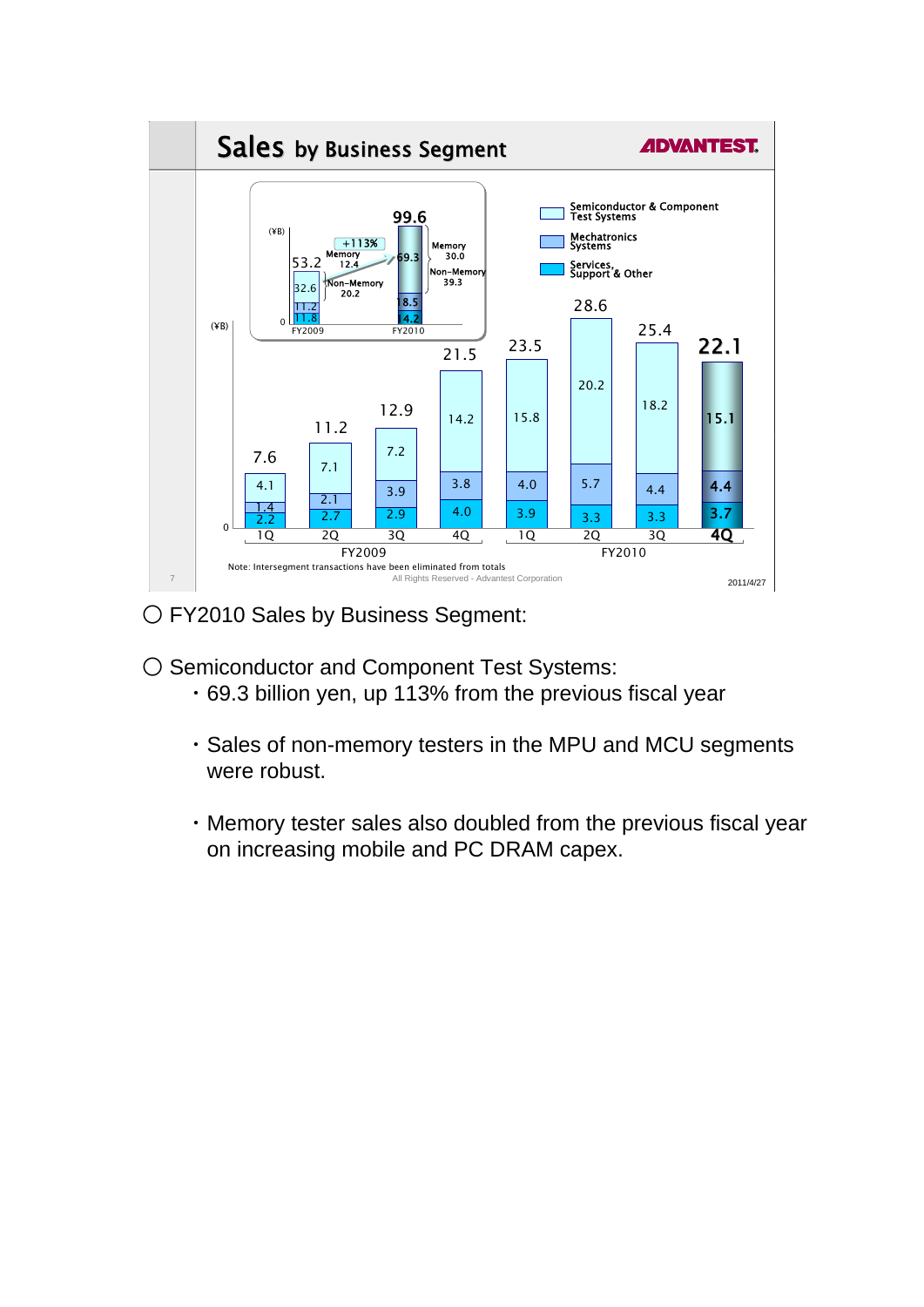

O FY2010 Sales by Region:

- ・Sales in all regions increased
- ・Sales growth in the East Asia region, where most memory chips are manufactured, was especially marked.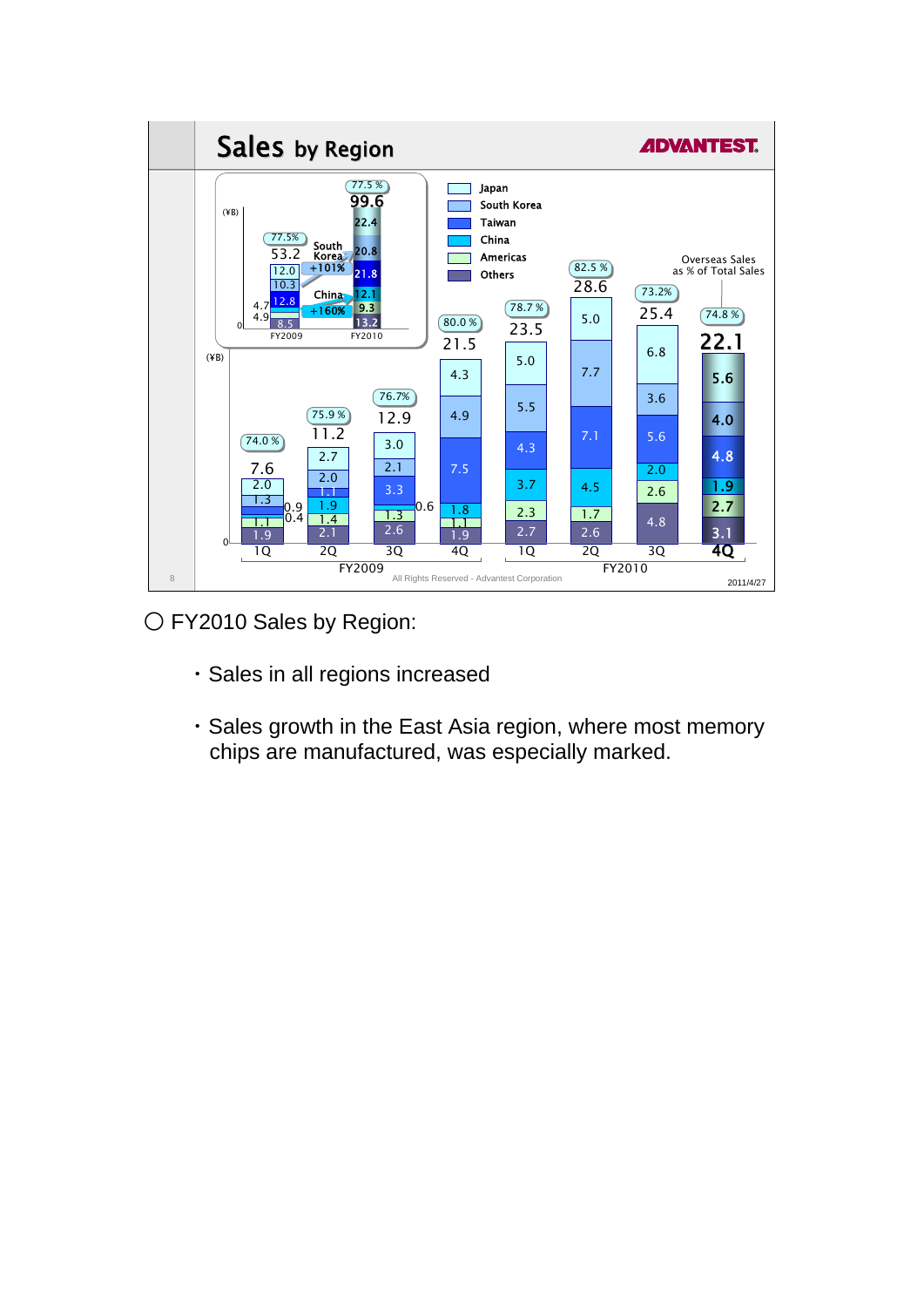

○ FY2010 Operating Income / Gross Profit Ratio / Operating Expenses

・Gross Profit Ratio:

48.6%, flat from the previous fiscal year

・Operating Expenses:

Tracked sales growth at 42.4 billion yen, up 13% from the previous fiscal year

・Operating Income

6.1 billion yen, an improvement of 17.7 billion yen over the previous fiscal year

○ Advantest returned to profitability in FY2010.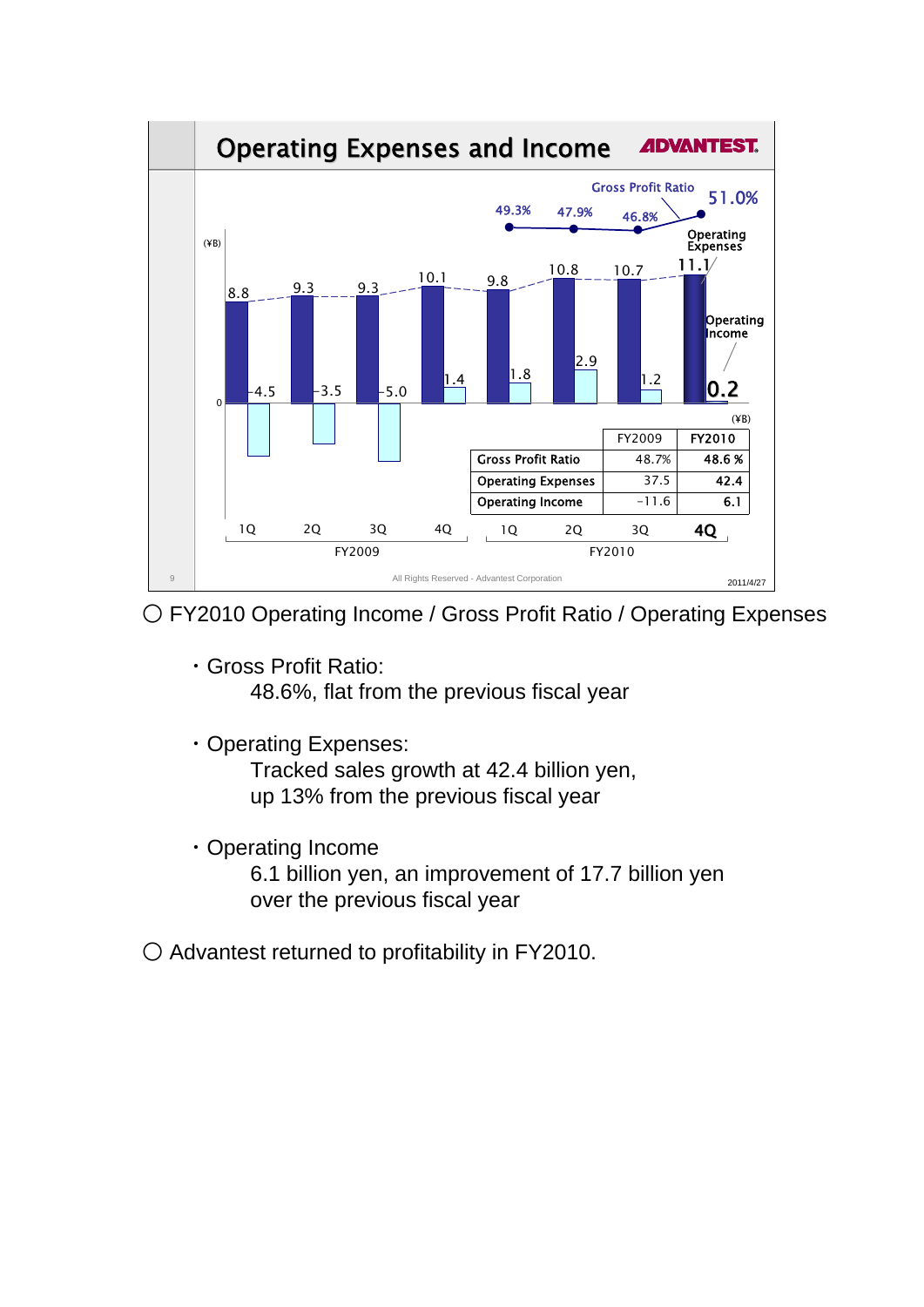

- FY2010 R&D Expenses:
	- ・21.2 billion yen, up 18% from the previous fiscal year
	- ・As a technology company, Advantest is committed to a consistent level of R&D investment.
- CapEx:
	- ・3.8 billion yen, restrained to approximately the same level as the previous fiscal year
	- ・Investment primarily went to facility upgrades for enhanced R&D and production efficiency.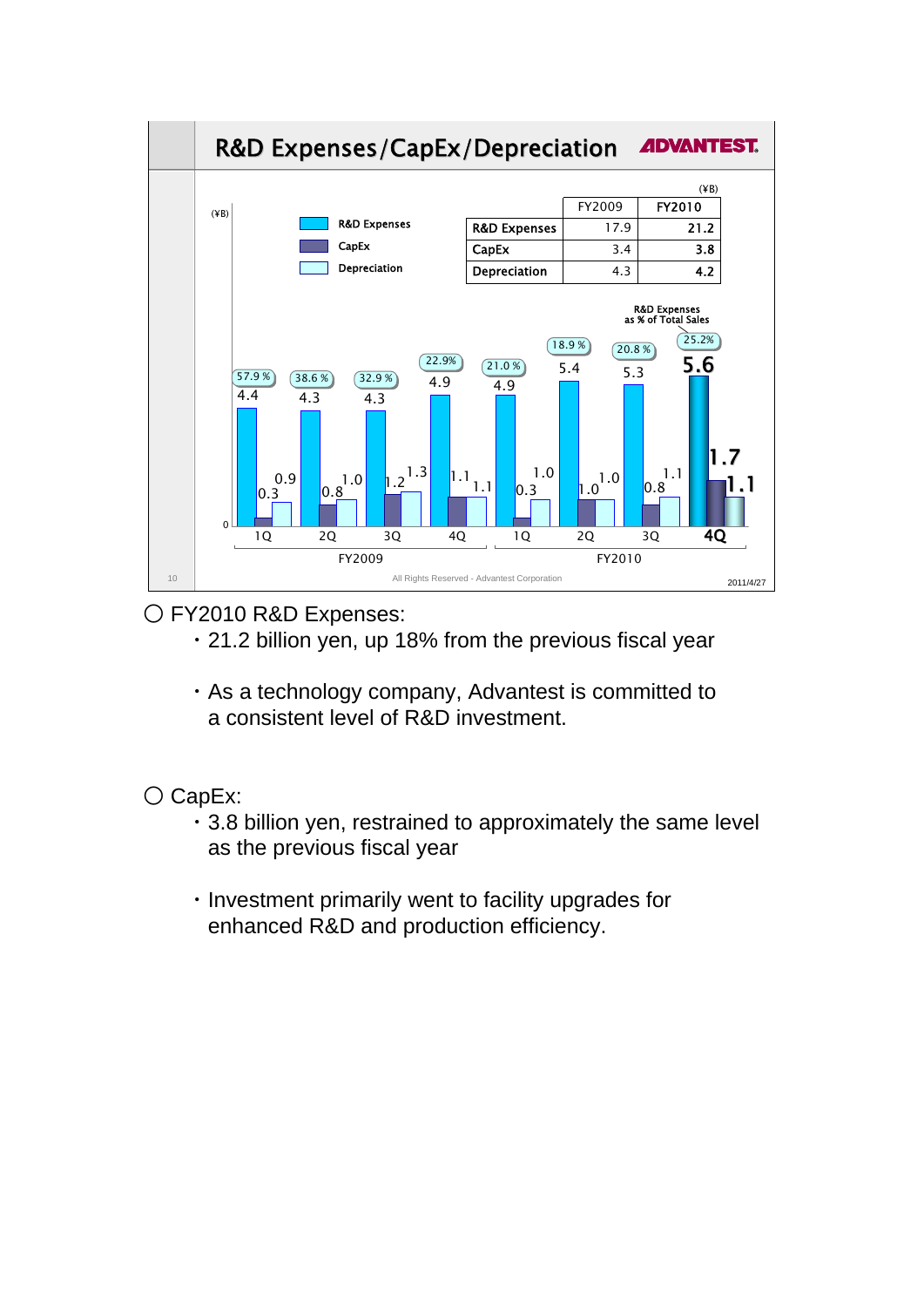

- FY2011 Balance Sheet:
- Assets:
	- ・Cash & cash equivalents decreased 18.9 billion yen sequentially, primarily due to a 10.3 billion yen share buyback executed in August 2010.
	- ・Trade receivables stood at 22.7 billion yen, 40% greater than the previous fiscal year, following increased sales.
	- ・Inventories also increased 40% sequentially to 23.5 billion yen, following increased production as a result of greater orders.
- $\circ$  Thus, total assets reached 180.3 billion yen, a sequential decrease of 8.4 billion yen.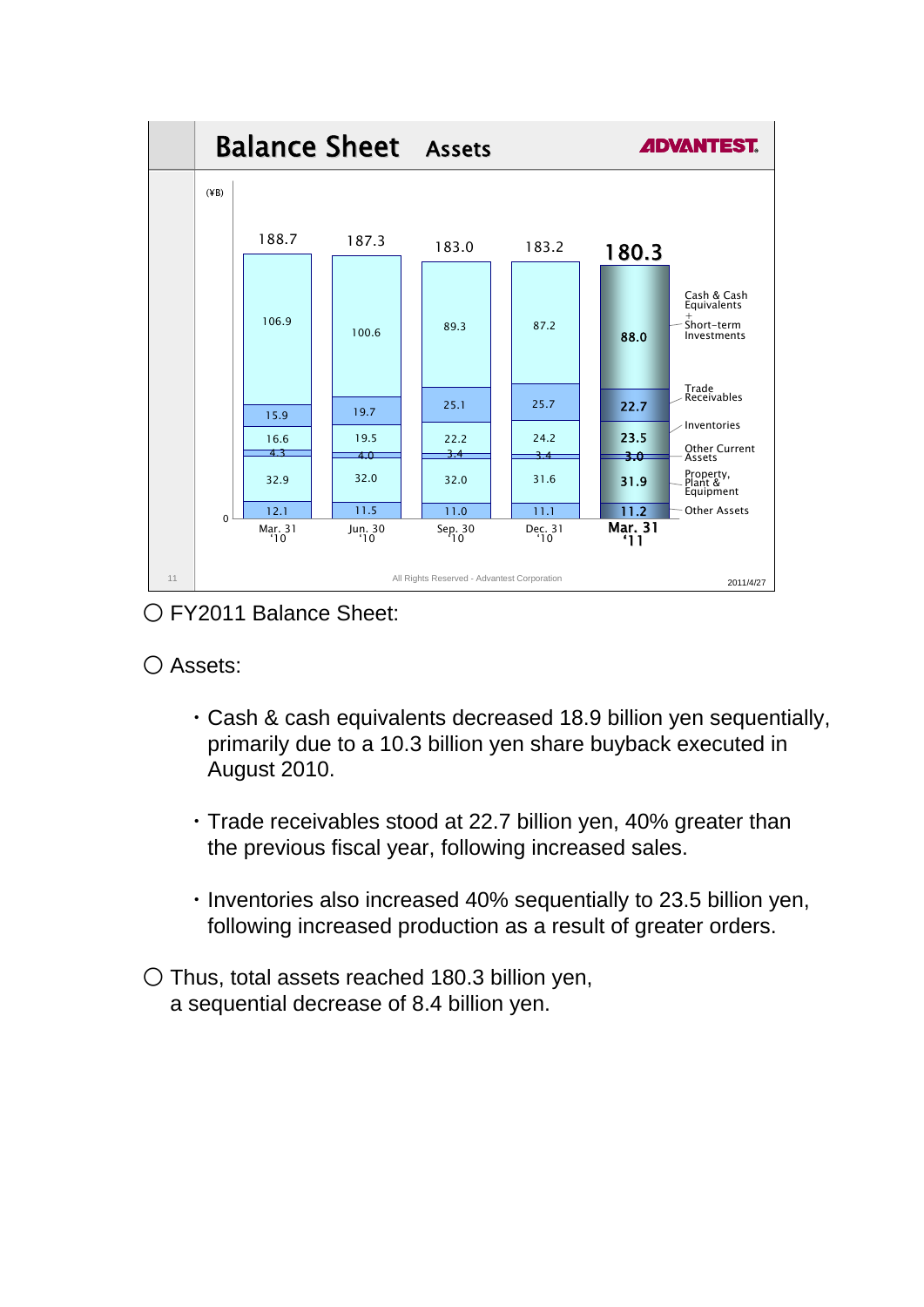

○ FY2011 Balance Sheet:

○ Liabilities & Equity:

- ・Equity was 138.1 billion yen, a decrease of 12.1 billion yen sequentially, primarily due to the share buyback executed in August 2010.
- ・Equity-to-assets ratio: down 3 points from the previous fiscal year to 76.6%

This completes our discussion of financial results for FY2010.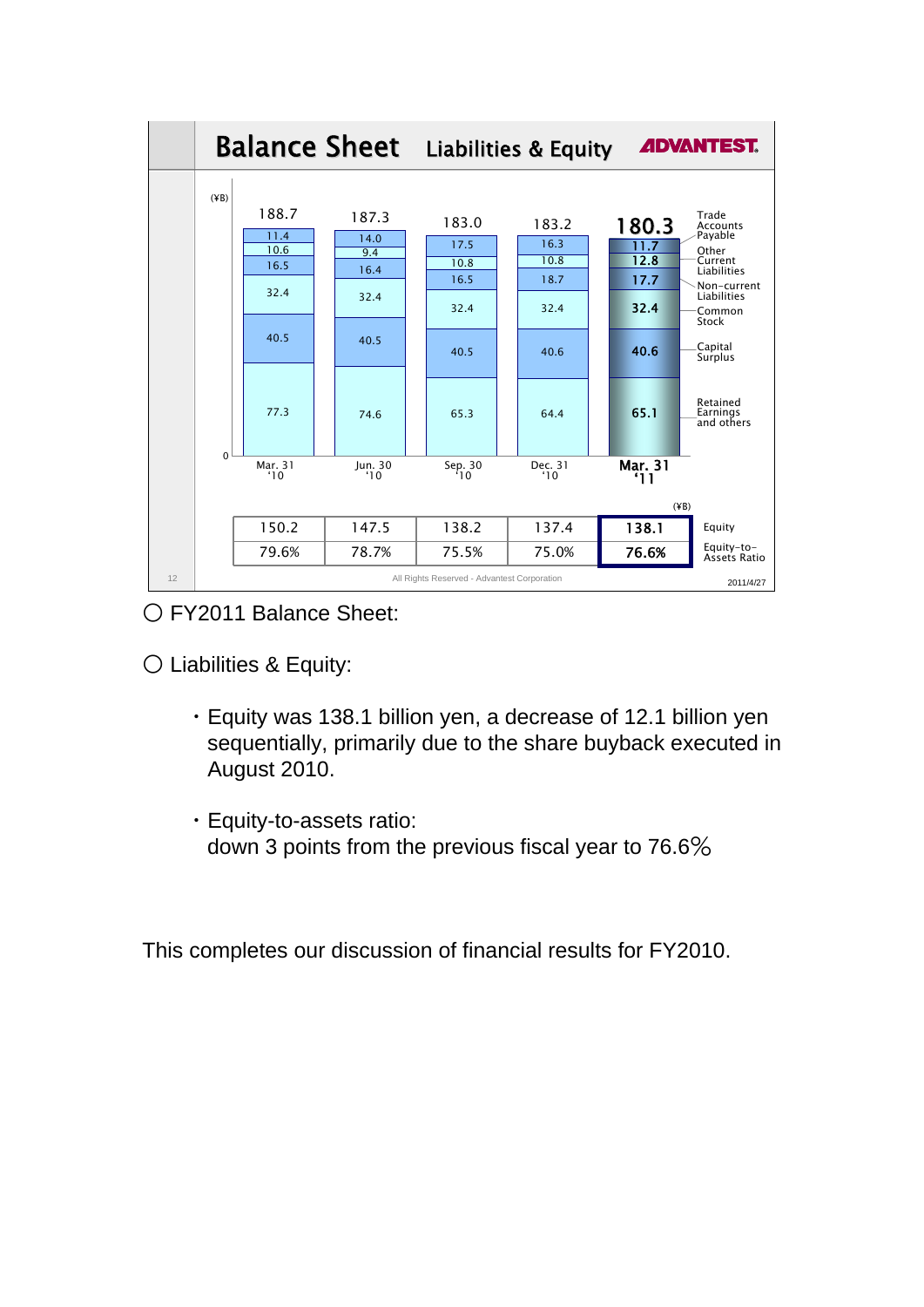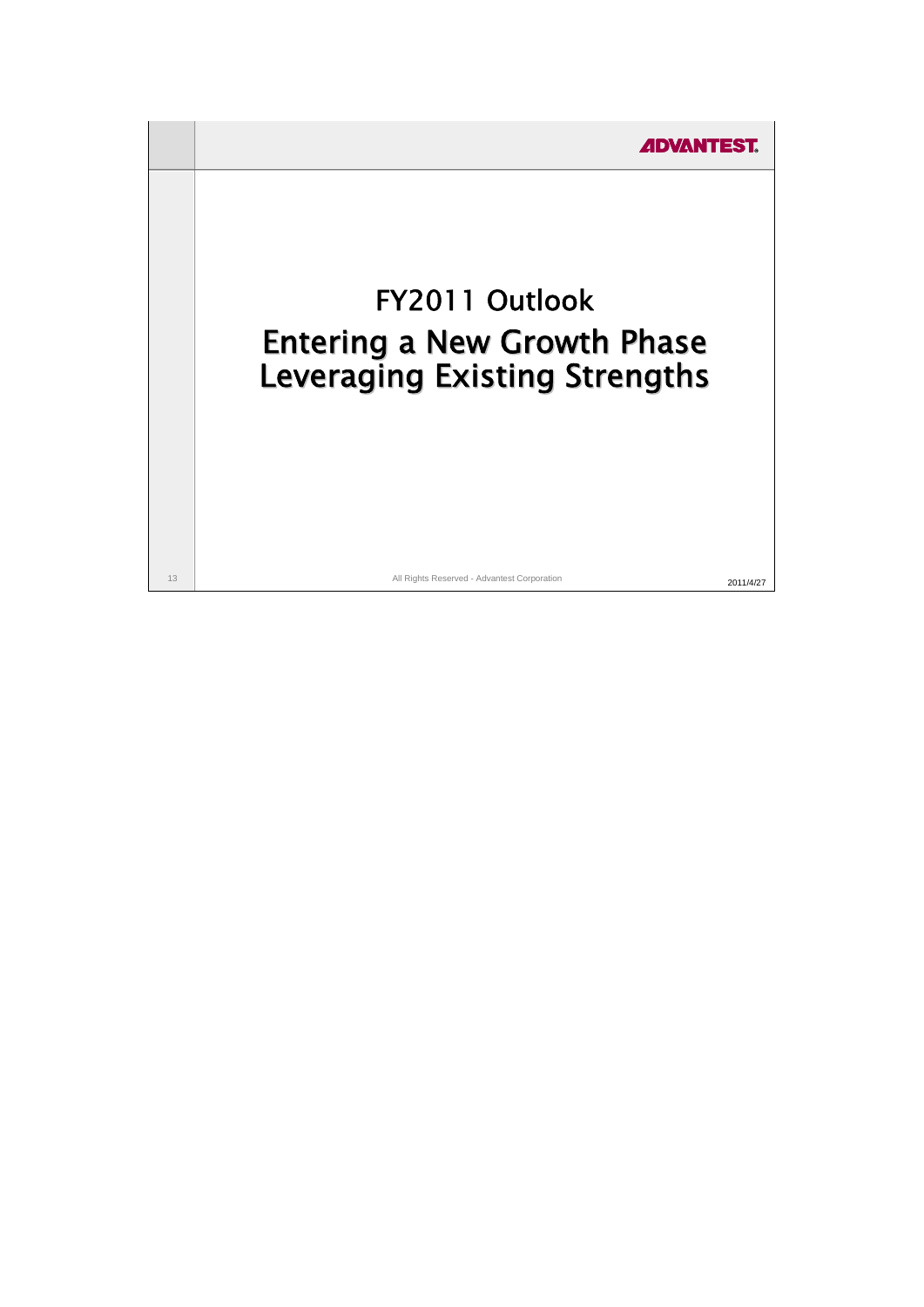

 $\circ$  In FY 2010, memory tester revenues were slightly weaker than expected, owing to the slowdown in the PC market and softening DRAM prices.

However, non-memory tester revenues were robust, contributing to solid results for Advantest overall.

 $\circ$  In FY2011, the global economy is expected to grow at a healthy pace, despite uncertainty linked to the economic impact of the Great Eastern Japan Earthquake.

Advantest sees a business environment conducive to further growth.

 $\circ$  The second half of this presentation will outline our principal policies for the coming fiscal year.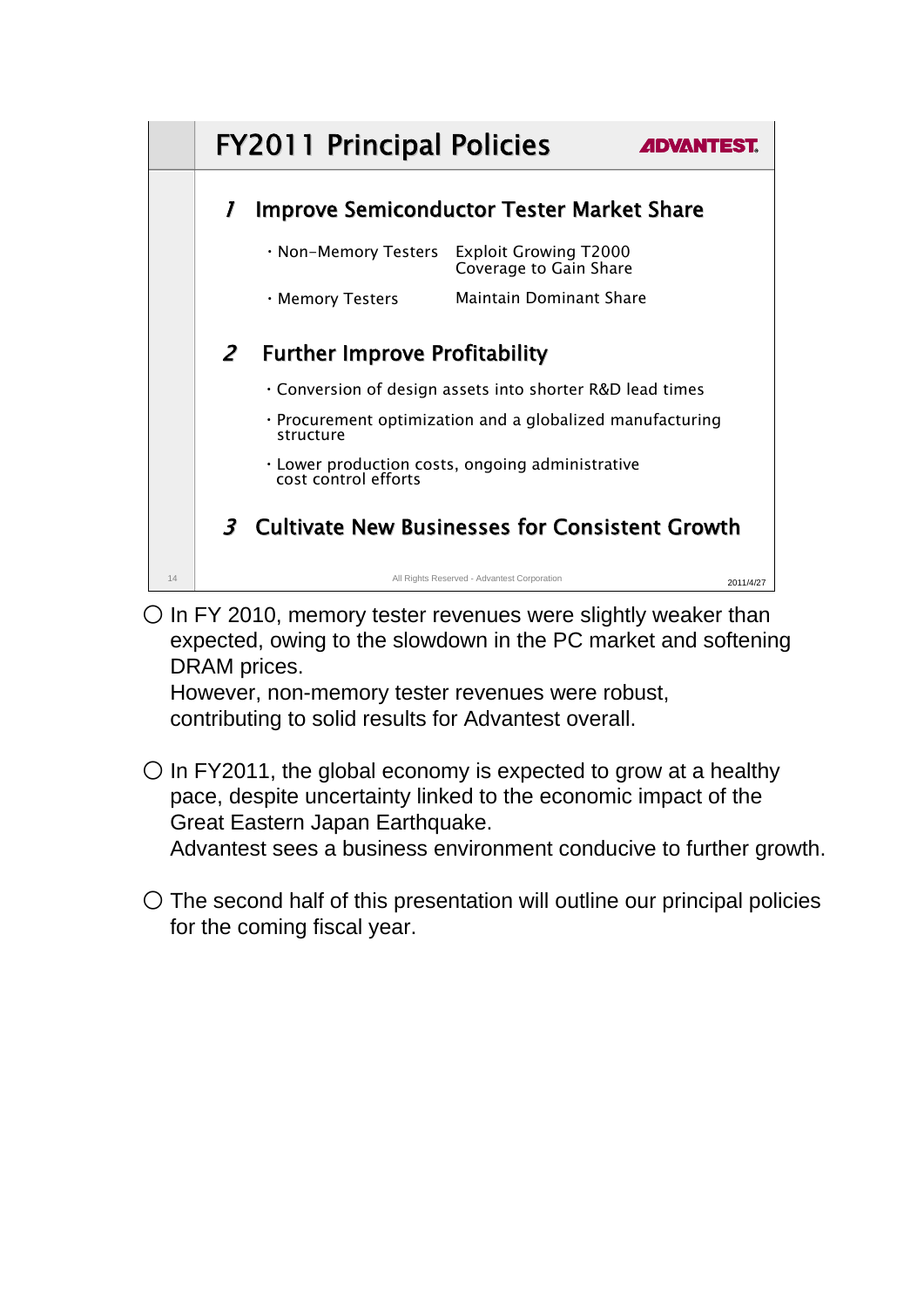

○ Regarding Advantest's business environment,

- ・Against a background of factors including
	- ・expanding applications and end products,
	- ・increasing chip densities, higher semiconductor content per application

・and product penetration into the emerging economies, the semiconductor market has been growing steadily – a trend expected to continue into the future, in our increasingly connected society.

・Meanwhile, market demands for semiconductor reliability are growing more stringent and widespread as more and more chips are used in automobiles, infrastructure, and other crucial sectors.

Those factors will lead to higher tester demand to assure higher reliability.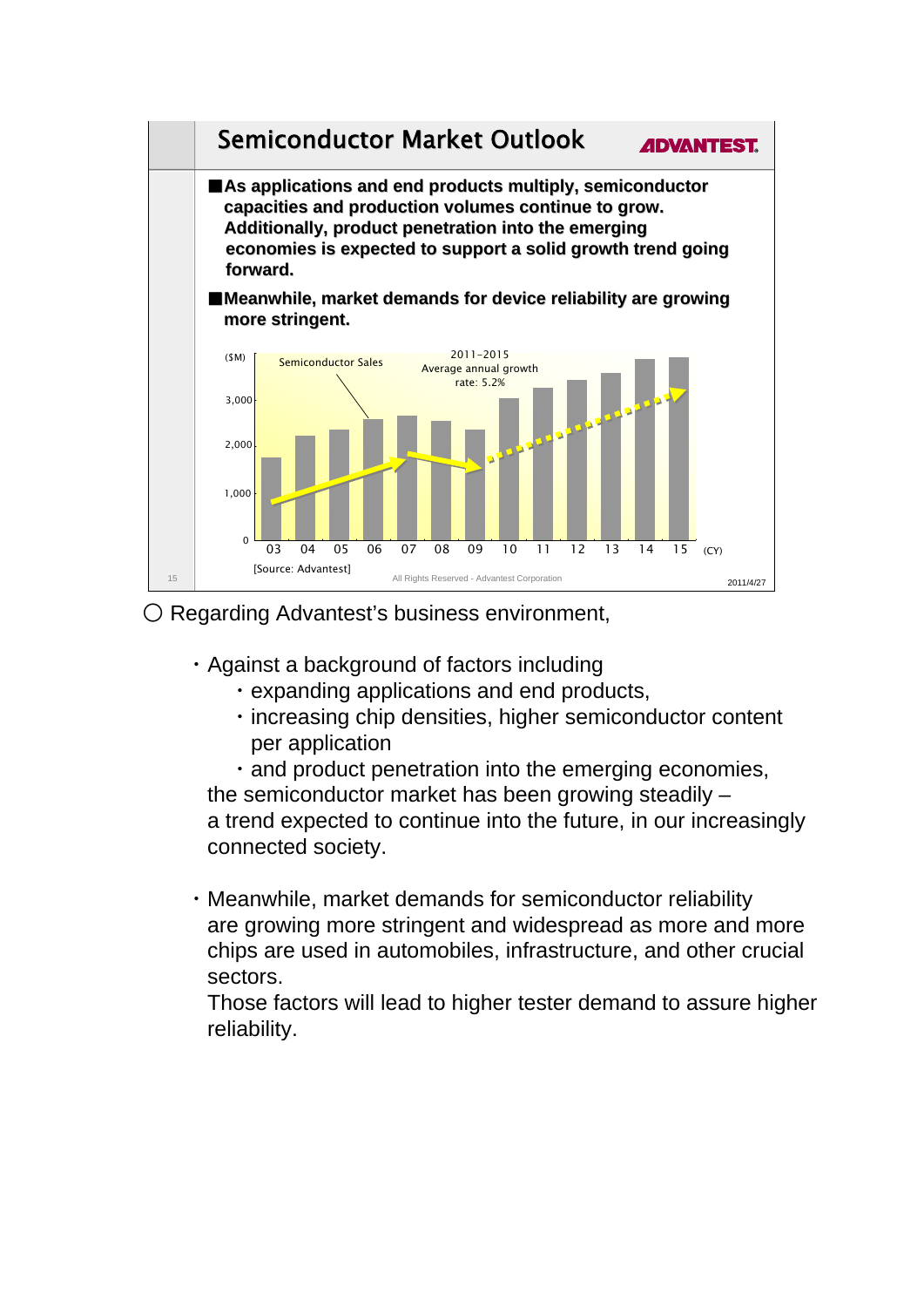

 $\bigcirc$  Our view of the semiconductor tester market is as follows:

- ・The graph shows global semiconductor tester revenues compared with Advantest's revenues and market share.
- ・For the last few years, the memory tester market in particular has been shrinking. However, it recovered sharply in 2010.
- ・From 2011, although forecasts remain uncertain, gradual growth is expected.
- Our strategy going forward is to reinforce our presence in high-growth segments to expand our market share, which we consider crucial to revenue growth.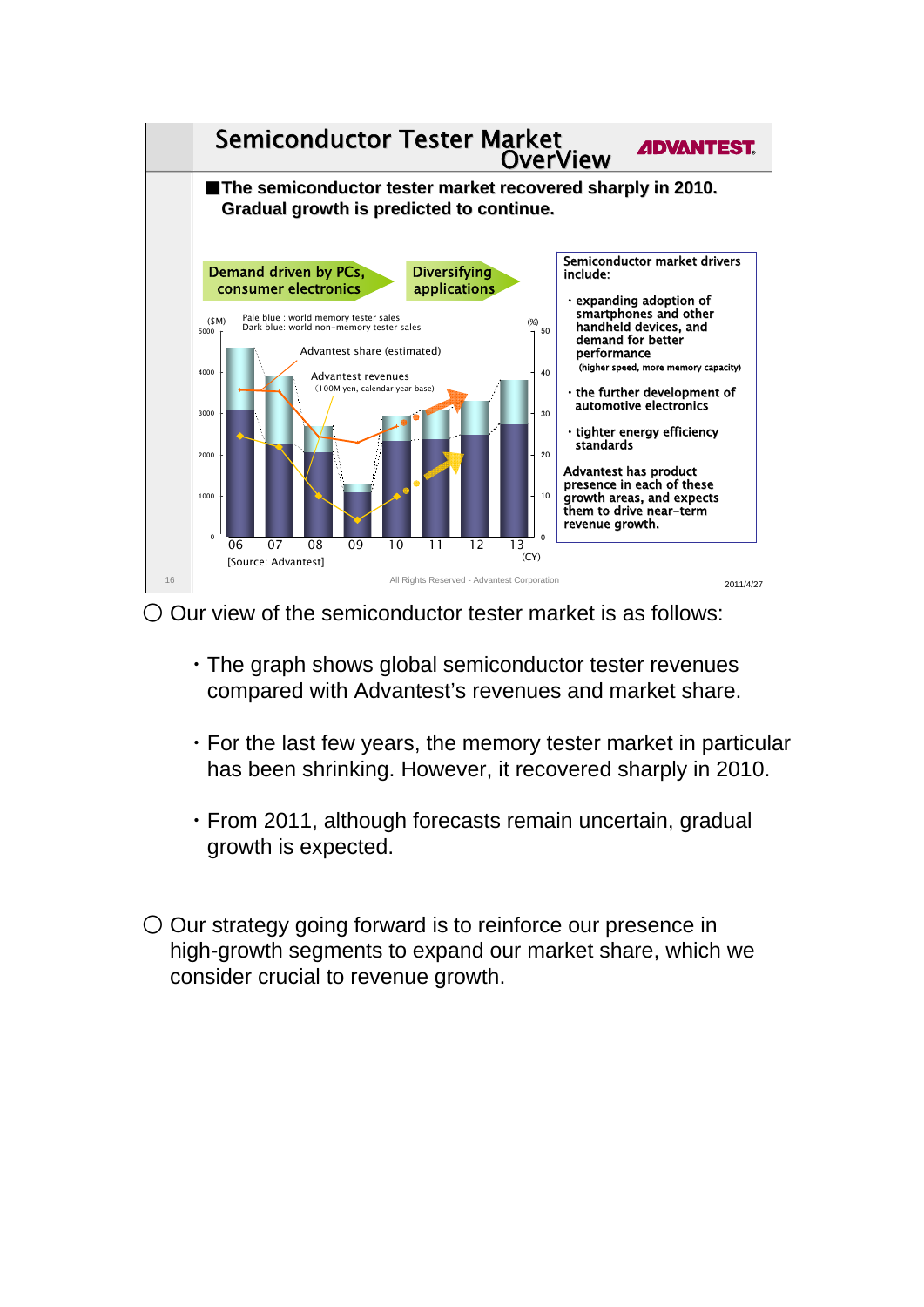

 $\bigcirc$  In the non-memory tester market, we continue to seek share growth.

・We estimate that our current share of the non-memory tester market is slightly

less than 20%.

- $\bigcirc$  As the graph shows, we have struggled to gain share in communications ICs and the automotive and specialty IC tester segments.
	- ・In FY2010, we developed and launched an array of highly competitive solutions targeting these markets, with superior cost performance.
	- ・In FY2011, Advantest will strive to improve market share by leveraging our new products in the communications, automotive and power management, and CMOS image sensor markets.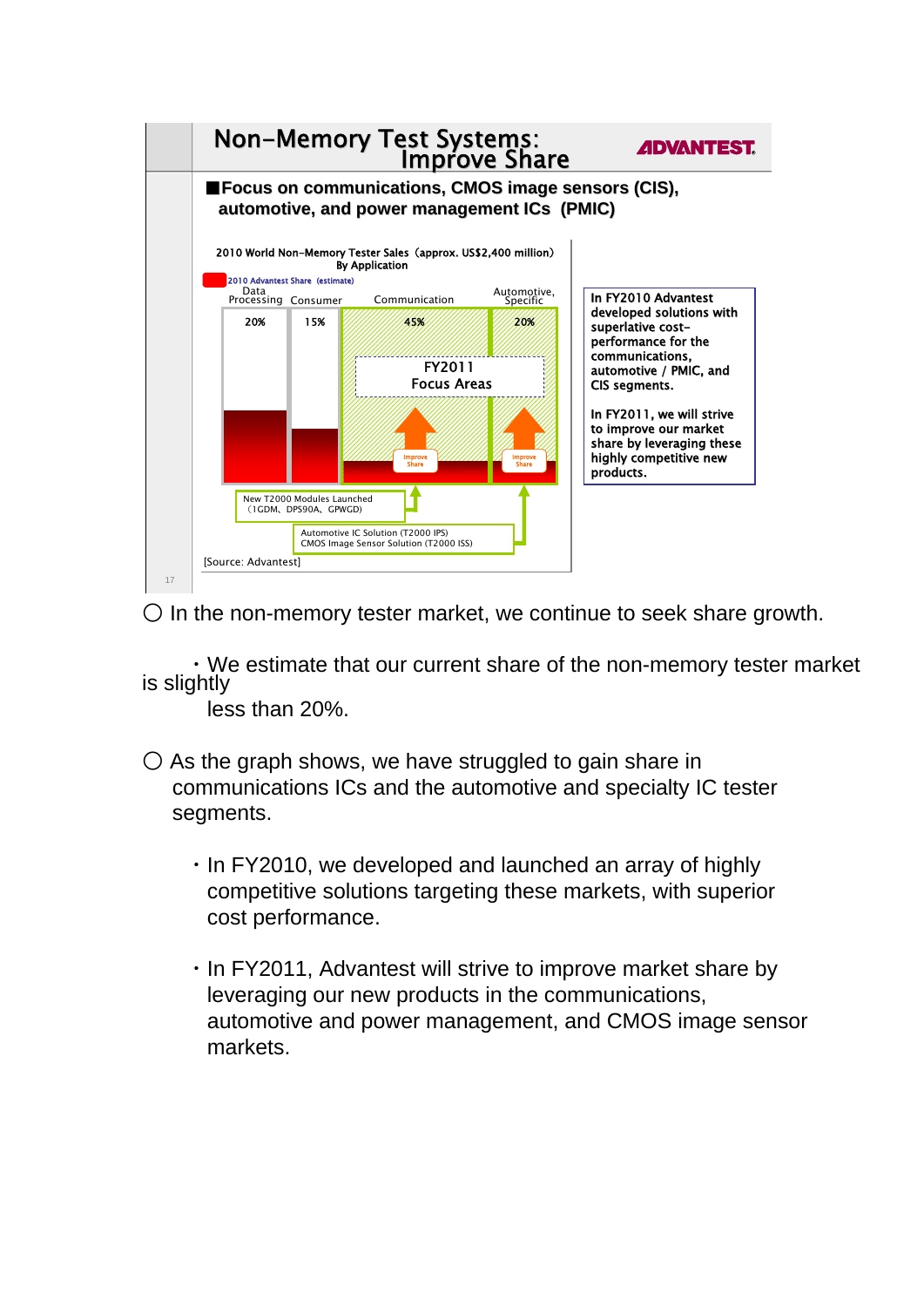

 $\bigcirc$  In the memory tester market, Advantest aims to maintain and further grow its currently dominant share.

- ・The memory tester market is presently driven by increasing demand for mobile DRAM for portable applications such as smartphones and tablet PCs.
- ・Mobile DRAM production volumes are expected to expand by 3 times (1Gb equivalent) in the 2010-2013 period.
- ・A notable characteristic of mobile DRAM is that test times are relatively long compared to PC DRAM.
- ・Furthermore, as mobile DRAM speeds improve, it is increasingly crucial for memory testers to support both volume production and high-speed test requirements.
- $\bigcirc$  Advantest's products lead the industry in throughput, unmatched by any products available from our competitors. We will aim to improve our share of the memory market on the superiority of our products.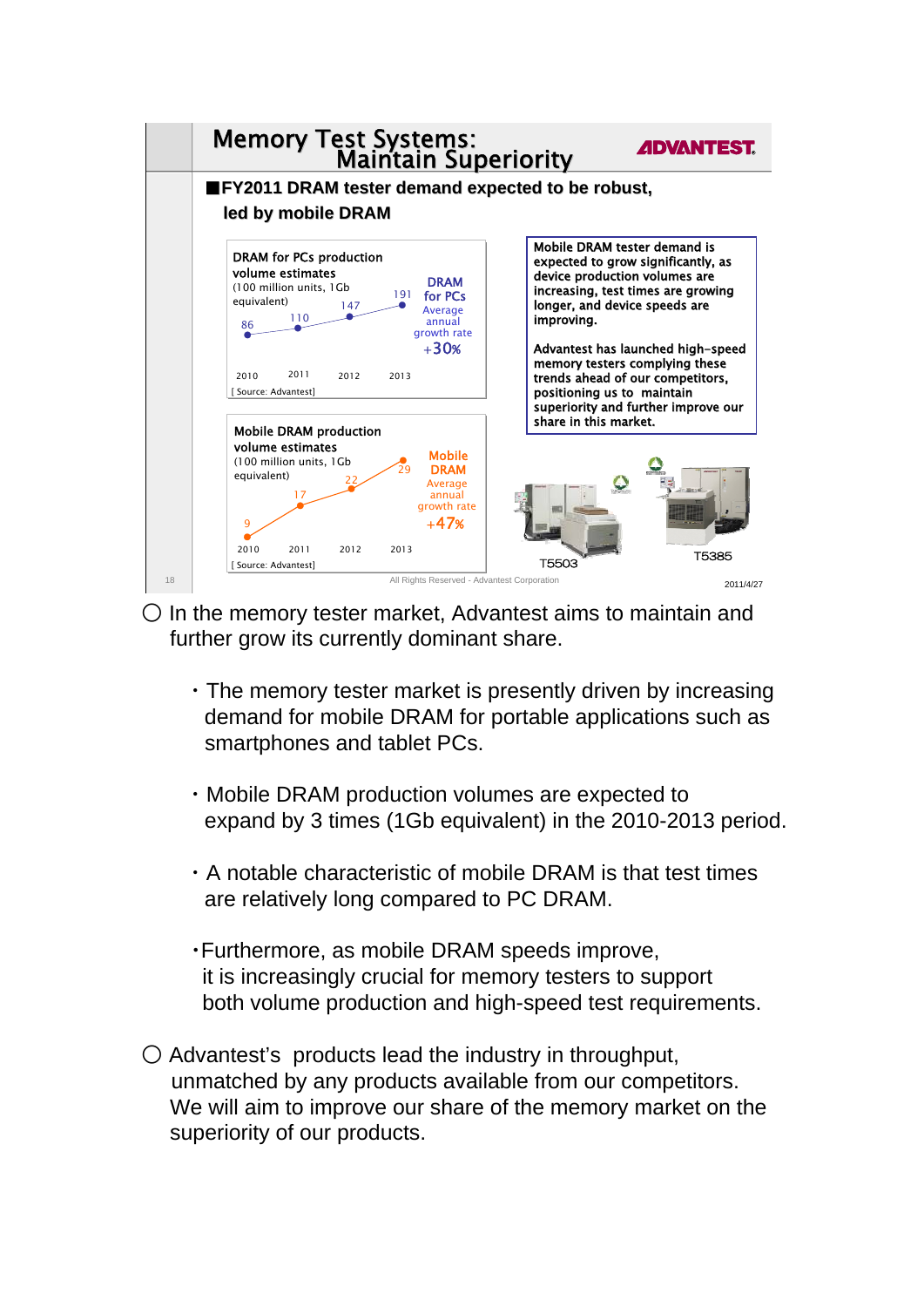

 $\bigcirc$  Advantest's drive to improve profitability continues.

- $\bigcirc$  In parallel with expanding sales, we consistently strive to boost profitability through *kaizen* measures:
	- ・R&D: we are striving to enhance our response to customer needs by converting our rich stock of design assets into shorter development lead times
	- ・Production: optimization of our procurement operations is contributing to lower costs, while globalization of our manufacturing structure will enable us to respond to customer needs faster
	- ・Meanwhile, the entire Advantest Group is united in striving to expand earnings and prevent opportunity losses, as profitability *kaizen* efforts continue.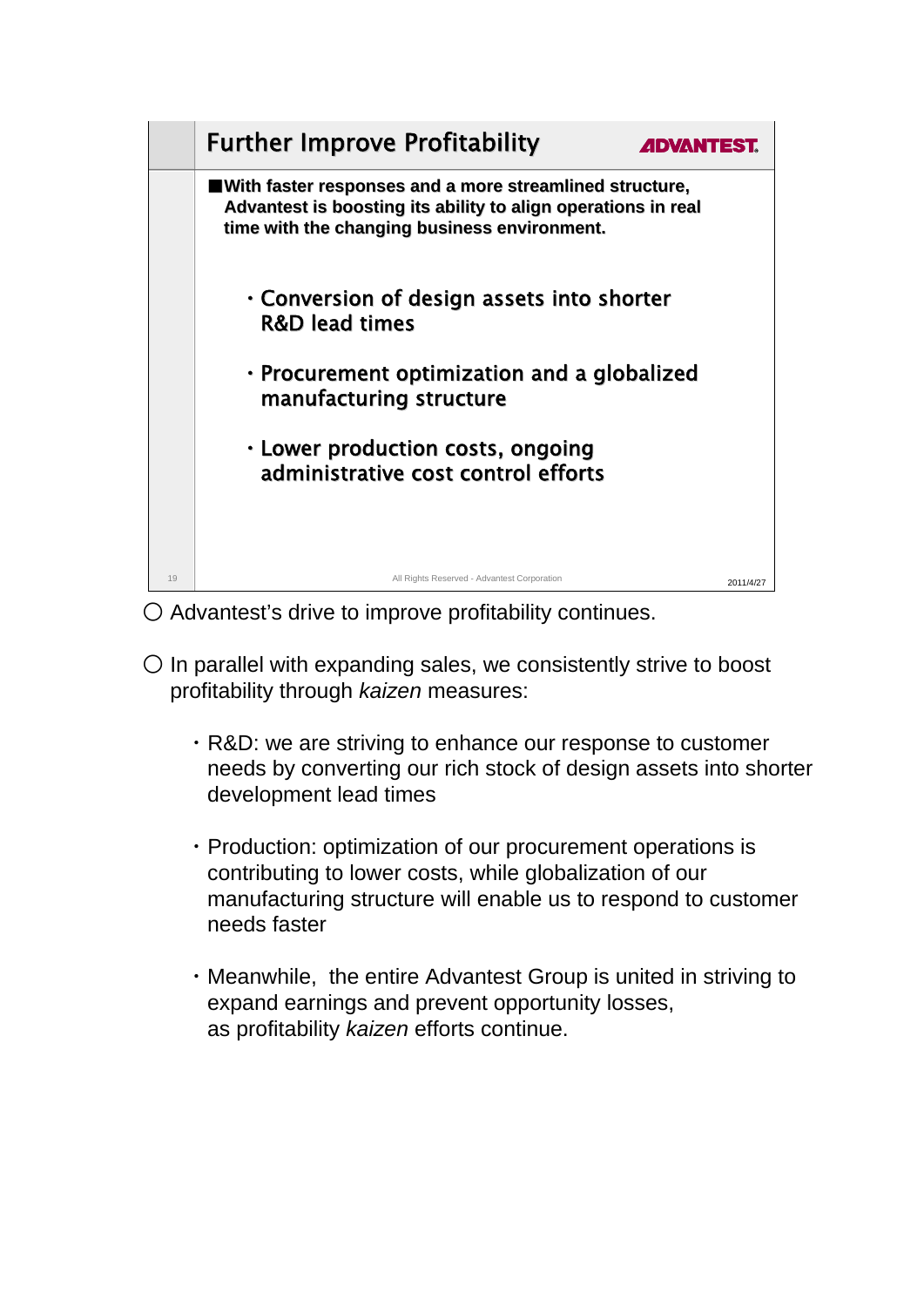

- $\bigcirc$  Advantest is also cultivating new businesses:
- $\bigcirc$  Multiple projects are currently underway. A full explanation of each would take more time than we have today, but in brief, last fiscal year, we recorded contributions from the following projects:
	- ・Probe cards
	- ・CDSEM metrology
	- ・Terahertz 3D imaging & analysis
	- ・NAND Flash Memory Testers
- $\circ$  In fiscal 2011, Advantest will continue to reinforce its support of new business development projects to ensure consistent future growth.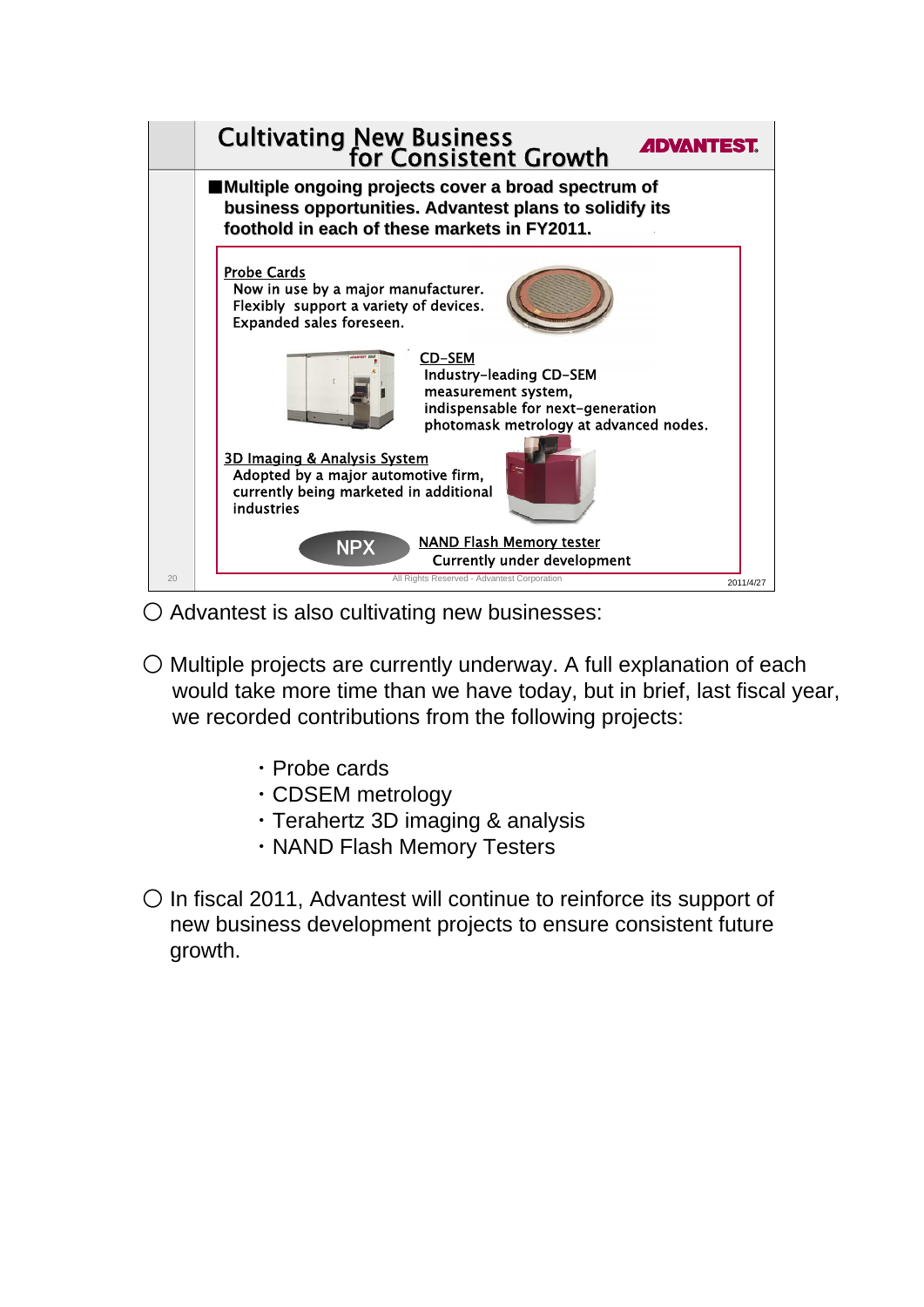

○ Our corporate initiative "1000 Days" was launched in July 2009.

- ・To achieve the initiative's goal of cumulative profitability over three years,
	- ・every Advantest group employee, under the slogan of the 7 "S"s, is instructed to treat each day as precious, and strive for *kaizen* improvements with a medium-term vision.
	- ・Employees have already submitted and carried out more than 1,000 *kaizen* proposals on their own initiative.
- $\circ$  In FY2010, Advantest returned to profitability. We will seek further revenue and earnings growth in FY2011, the final year of this corporate initiative.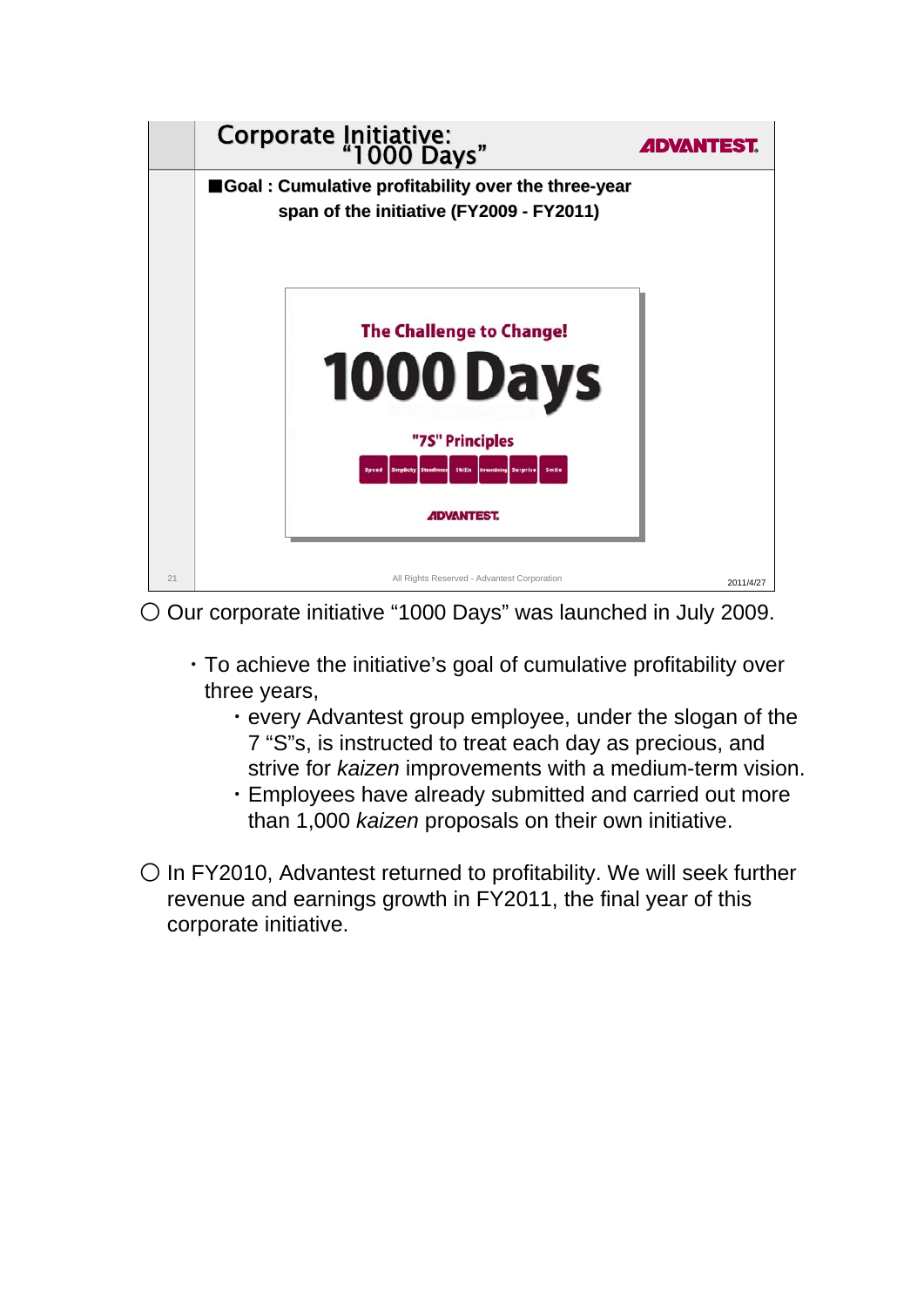

 $\circ$  On March 11<sup>th</sup>, the Great Eastern Japan Earthquake and tsunami struck the Tohoku region.

- ・Advantest suffered minimal direct impact:
	- ・Even our facilities in Sendai a heavily damaged area were once more operational by the end of April.
	- ・Disruptions to our supply chain had a limited impact on FY2010 revenues.
- ・However, many of our suppliers are located in the Tohoku and northern Kanto regions.

It is still unclear how deeply our procurement will be affected.

- ・An emergency procurement structure has been set up to ensure supply and production capacity sufficient to meet our customers' needs.
- ・Concerning forecasted energy shortages in the coming months, Advantest will respond as needed with flexible measures, taking into consideration the needs of society overall.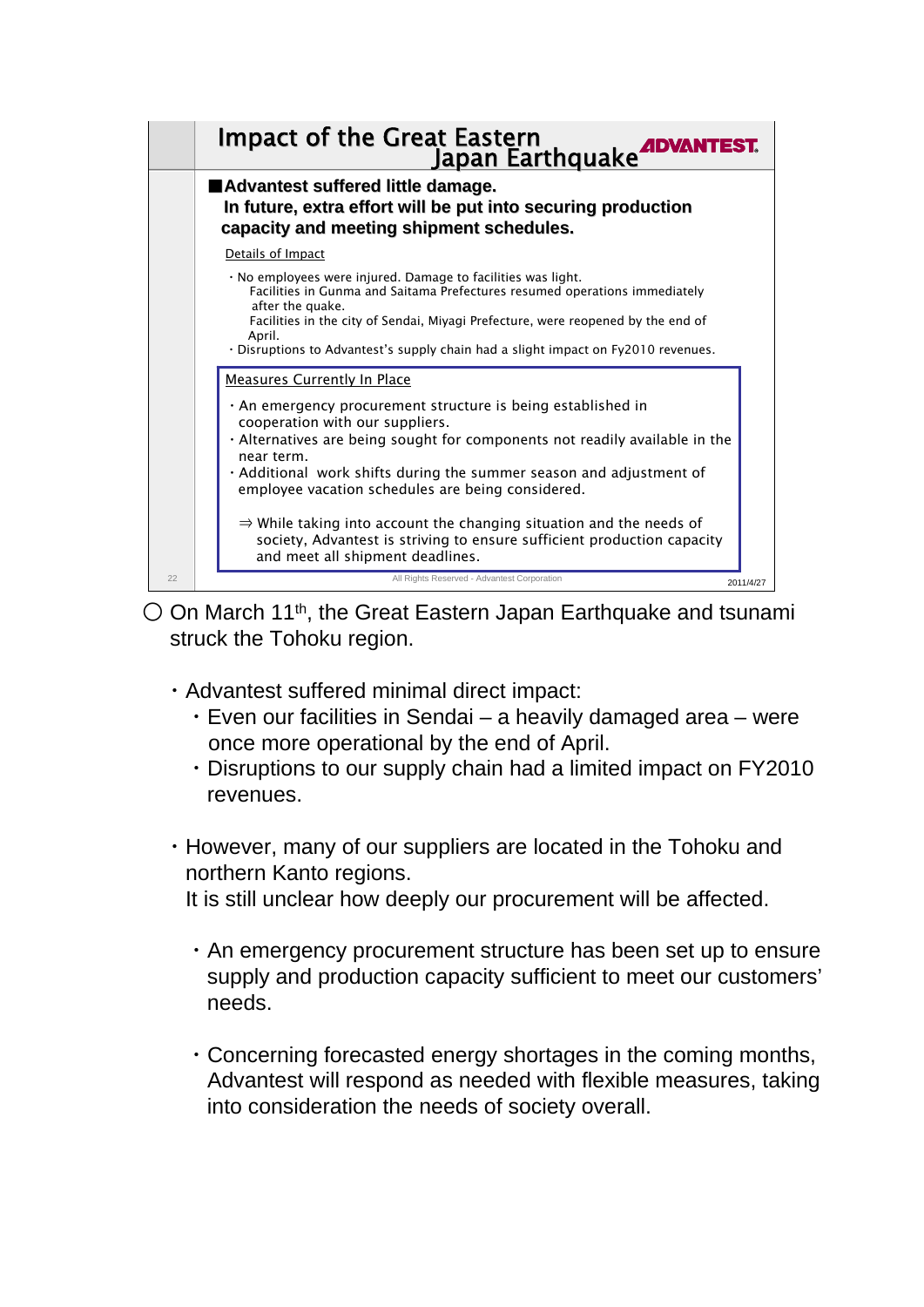